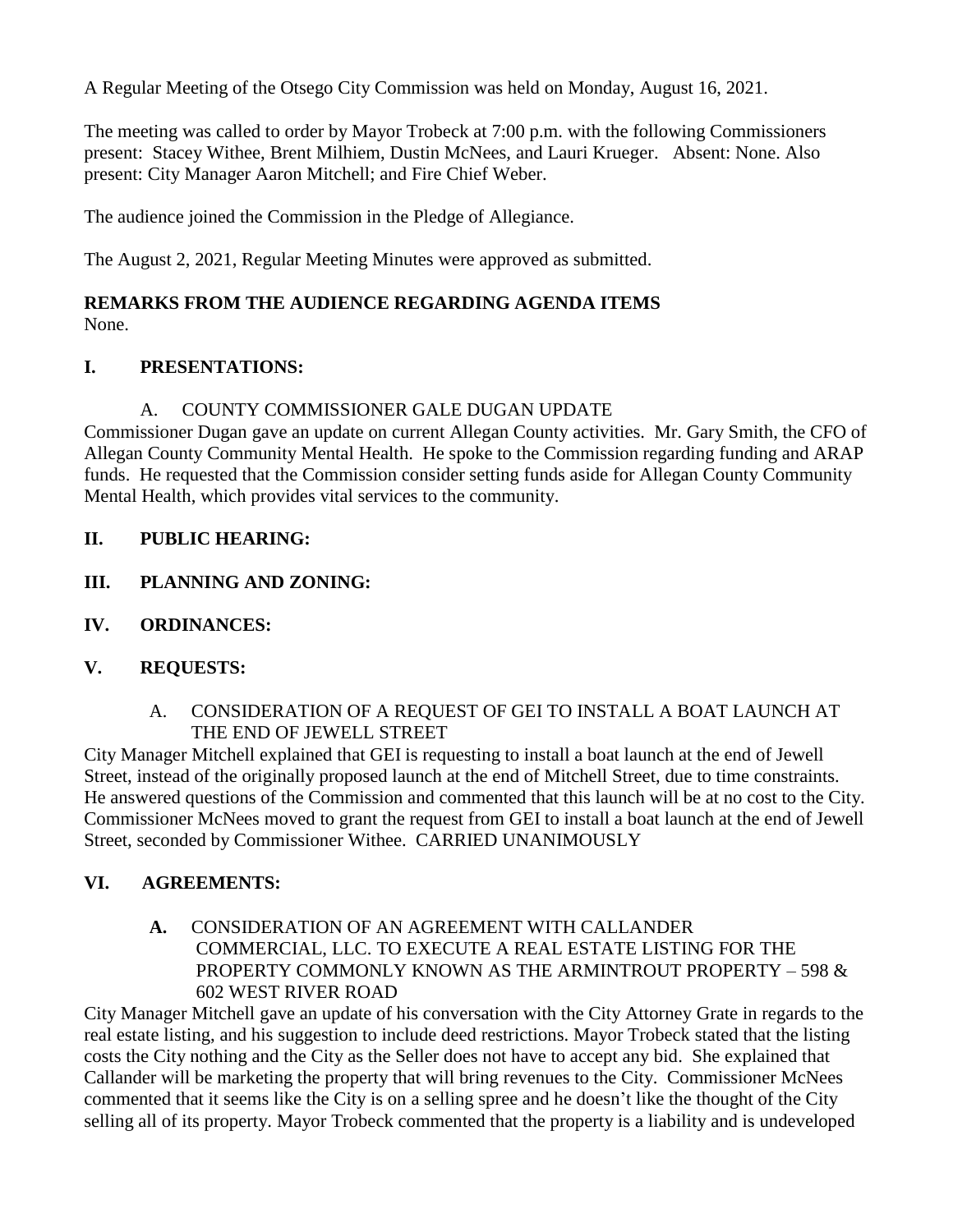wilderness. Commissioner Withee commented that she thought that single family homes were the vision of the property. Mayor Trobeck stated that the property can be rezoned, if needed. A brief discussion took place regarding the past conversations of the City developing the property, the need for housing, and waiting to see what the Rock-Tenn property will be used for. Commissioner Milhiem commented that he agreed with Commissioners McNees and Withee and he sees no advantage in selling the property at this time. Commissioner Milhiem also suggested the property might even be appropriate for an industrial park, but the Commission needs to find the best use for the property and selling this is not the solution for the budget shortfall. A lengthy discussion took place regarding the development of the property and the realtor answered questions of the Commission. Mayor Trobeck stated that this is a good opportunity to sell the property, market it, and get it out to developers for more needed housing. Commissioner Krueger commented that she is torn with the current market and waiting until Rock-Tenn is redeveloped. Commissioner Milhiem moved to authorize the Mayor and City Manager to execute an agreement with Callander Commercial, LLC to execute a real estate listing for the property commonly known as the Armintrout Property – 598 & 602 West River Road, seconded by Commissioner Krueger. No: McNees, Withee, & Milhiem. Yes: Krueger & Trobeck. NOT CARRIED.

# **VII. RESOLUTIONS:**

# **VIII. APPOINTMENTS:**

A. CONSIDERATION OF THE APPOINTMENT OF JASON SMITH TO THE PLANNING COMMISSION TO FILL THE UNEXPIRED TERM OF TOM GILMER ENDING NOVEMBER 2023

Commissioner McNees moved to confirm the Mayor's appointment of Jason Smith to the Planning Commission to fill the unexpired term of Tom Gilmer ending November 2023, seconded by Commissioner Withee. CARRIED UNANIMOUSLY.

## **IX. DISCUSSION ITEMS:**

## **MANAGER'S REPORT**

The City Manager gave updates on the following:

- 1. Gus Macker
- 2. Census Data 4,120
- 3. Workshop Meeting was very productive.

## **COMMUNICATIONS**

None.

## **REMARKS FROM THE AUDIENCE**

Gale Dugan, County Commissioner – he commented that he will not be at the Rock-Tenn Public Hearing tomorrow, but if anyone has questions to contact him or Dan Wedge. He commented that the Covid rate is now up over ten percent in Allegan County.

### **COMMISSIONERS' COMMENTS**

Commissioner Withee – she asked everyone to please volunteer for the Gus Macker.

Commissioner Krueger – she thanked County Commissioner Dugan and Officer Gudith for being at the